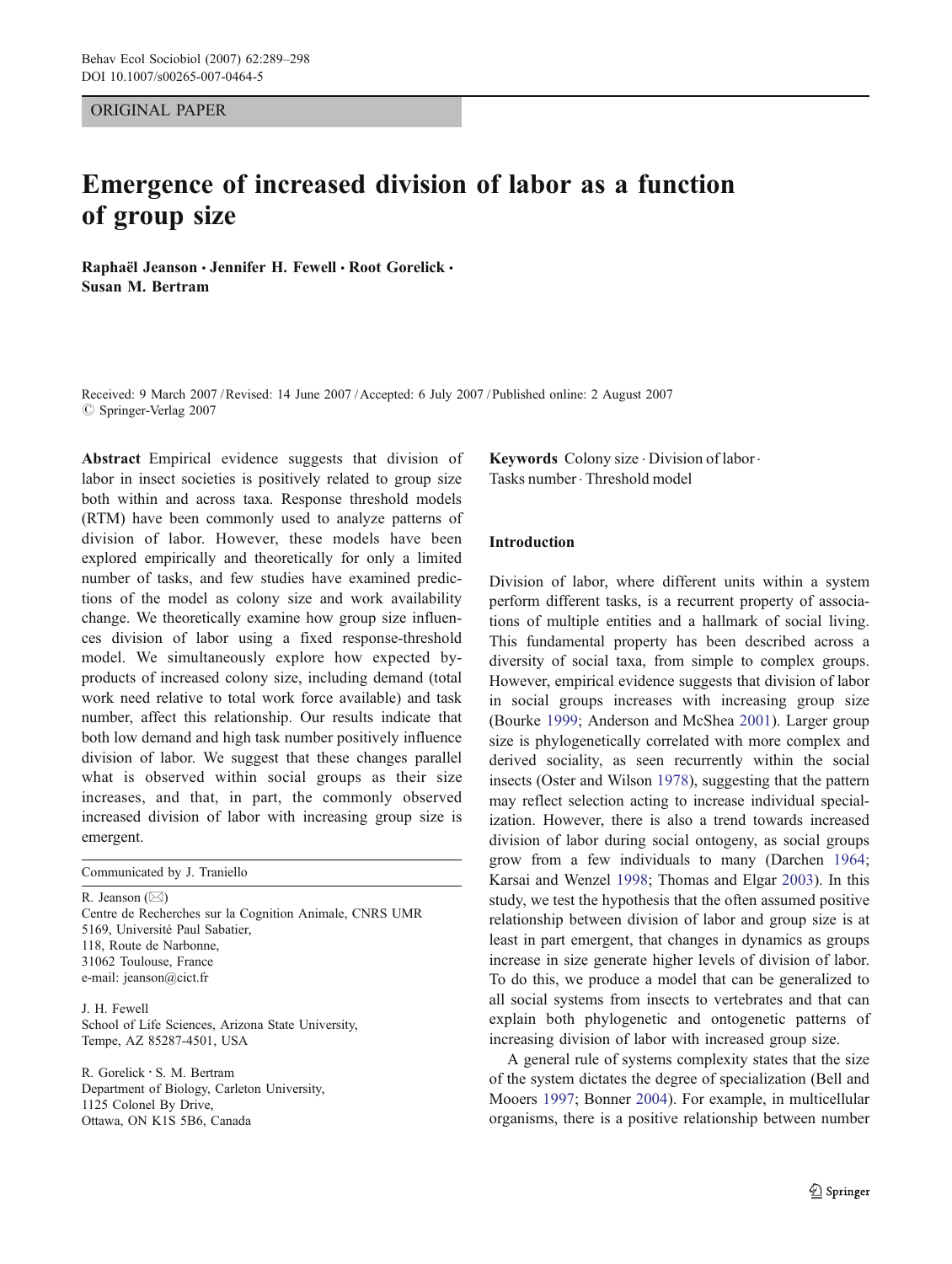of cells (indicative of organismal size) and number of cell types, with cell diversity interpreted as physiological division of labor among cell types. In volvocine algae, specialization between somatic cells responsible for movement and reproductive cells is correlated with size (Bonner [1993,](#page-7-0) [2004\)](#page-7-0). In the algae Eudorina, a germ-soma division of labor develops only in colonies that reach 32 cells or more (Bonner [1998](#page-7-0)). It has been hypothesized that an increase in organismal size selects for additional cell types to satisfy energy requirement imposed by biophysical constraints (McCarthy and Enquist [2005](#page-8-0)). This trend holds across social systems as well (Anderson and McShea [2001,](#page-7-0) Bonner [2004](#page-7-0)). In human societies, there is a positive relationship between the number of organizational traits (crafts and occupations) and group size. In India, the smallest state has a population of 40,000 with 13 occupations, while the largest state has 110 million inhabitants and offers 142 occupations (Bonner [1993](#page-7-0)). Both for organisms and social groups, increased size impose changes, including enhanced division of labor (Bonner [2004\)](#page-7-0).

Empirical studies showed that the social context, in particular colony size, influences the ergonomics of insect societies. For instance, colony size shapes the exploratory and foraging responses in ants, and an increase in worker number triggers the formation of more efficient foraging networks (Beekman et al. [2001;](#page-7-0) Mailleux et al. [2003\)](#page-8-0). In wasps, the delay experienced by workers during transfer of materials for nest construction decreases with group size due to the reduction of stochastic fluctuations (Anderson and Ratnieks [1999\)](#page-7-0). Increased colony size can also affect the rate of interactions among workers and thus contribute significantly to the efficient allocation of individuals to different tasks (Pacala et al. [1996;](#page-8-0) Naug and Gadagkar [1999\)](#page-8-0).

Empirical evidence also indicates that group size positively influences division of labor in social insects (Bourke [1999;](#page-8-0) Anderson and McShea [2001](#page-7-0)). For example, small colonies of independent-founding Polistinae wasps typically exhibit less task specialization than swarmfounding wasps characterized by larger colonies (Jeanne [1991a](#page-8-0); O'Donnell [1995](#page-8-0); Karsai and Wenzel [1998\)](#page-8-0). Workers from large colonies (more than 450 workers) of ponerine ants (Rhytidoponera metallica) exhibit a higher degree of task specialization than workers from small colonies (fewer than 80 workers; Thomas and Elgar [2003\)](#page-8-0). Variation in colony size during ontogeny also appears to affect task specialization. At the initial stages of colony foundation, workers tend to be generalists. For example, workers of the wasp Vespa orientalis perform all tasks in the first stages of colony development, whereas mature colonies exhibit task specialization and division of labor (Darchen [1964](#page-8-0)).

Several different models have been put forth to explain the origins of division of labor (reviewed in Beshers and

Fewell [2001](#page-7-0)). Of these, the response-threshold models postulate that division of labor arises from variation among workers in their internal thresholds to external stimuli (Robinson and Page [1989;](#page-8-0) Bonabeau et al. [1996\)](#page-7-0). When the stimulus for a task exceeds a worker's threshold, this increases the probability that the individual performs the task. Task performance reduces the intensity of the stimulus, consequently reducing the likelihood that the task will be executed by other workers with higher thresholds. The contribution of response thresholds to task organization has been experimentally demonstrated for several tasks, including fanning (Jones et al. [2004](#page-8-0)), undertaking (Robinson and Page [1988\)](#page-8-0), and foraging in honey bees (Pankiw and Page [2000](#page-8-0); Fewell and Page [2000](#page-8-0)), as well as nest moving (Meudec [1979](#page-8-0)) and foraging (Stuart and Page [1991](#page-8-0)) in ants. Response thresholds have also garnered strong theoretical support (Robinson and Page [1989;](#page-8-0) Bonabeau et al. [1998](#page-7-0); Page and Mitchell [1998](#page-8-0); Gautrais et al. [2002;](#page-8-0) Myerscough and Oldroyd [2004](#page-8-0); Waibel et al. [2006\)](#page-8-0). These models all reveal that when workers exhibit variable response thresholds, division of labor can result.

Although increasing group size is central to the ontogeny and evolution of social groups, only a handful of theoretical studies to date have examined the impact of group size on division of labor (Gautrais et al. [2002](#page-8-0); Merkle and Middendorf [2004](#page-8-0)). These models incorporated selfreinforcement on individual thresholds, in which individual tendency to perform a task increases or decreases dependent on whether they have performed the task previously. Gautrais et al. [\(2002](#page-8-0)) developed a two-task model to investigate how colony size and demand affect task specialization. They concluded that self-reinforcement can drive an increase in task specialization with group size. Merkle and Middendorf [\(2004](#page-8-0)) re-examined this model but argued that the results obtained by Gautrais et al. [\(2002](#page-8-0)) originated partly from an artifact due to the initial conditions of the simulations. Merkle and Middendorf ([2004](#page-8-0)) revised the threshold reinforcement model to implement a competition between individuals during task selection (i.e., individuals with the lowest threshold for a task are more likely to perform it). This extension of the initial model can generate enhanced task specialization with group size. The addition of self-reinforcement to the response threshold model (RTM) is biologically realistic for many taxa with derived sociality, such as the eusocial insects; it provides a mechanism for temporal variation in individual thresholds that occur as a result of experience, learning and/or aging (Plowright and Plowright [1988;](#page-8-0) Theraulaz et al. [1998](#page-8-0)). For instance, it has been experimentally shown that individual response thresholds for bumblebee workers fanning to control nest climate vary with experience (Weidenmüller [2004](#page-9-0)). However, the inclusion of self-reinforcement into division of labor models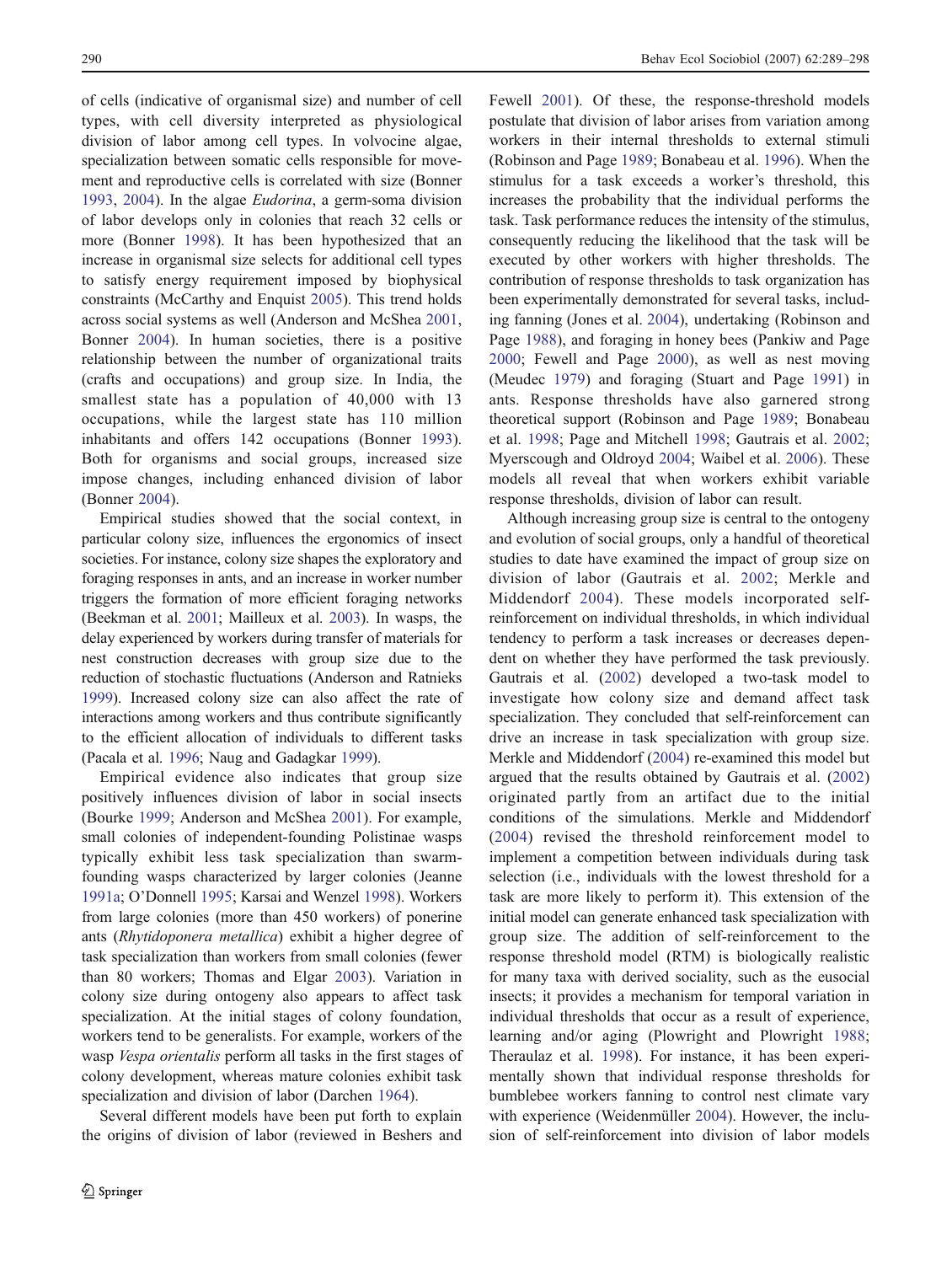necessarily produces a strong positive feedback loop that can mask other effects. Additionally, because it may not be present in all systems, it reduces the generality of the model. So far, no study has examined whether a simple responsethreshold model can generate enhanced specialization with increasing colony size without self-reinforcement. In this study, we use a fixed threshold model to simultaneously explore how group size and its correlates, tasks number (i.e., the total number of independent tasks), and task demand affect division of labor.

Empirical research indicates that task number increases both phylogenetically and ontogenetically with increasing group size (Oster and Wilson [1978](#page-8-0); Wilson [1976,](#page-9-0) [1980](#page-9-0)). Simple mature societies, such as the ponerine ants Amblyopone pallipes, tend to perform 5–10 tasks (Traniello [1978\)](#page-8-0), while more complex social groups such as the Myrmicinae or honeybees perform 20–40 tasks (Oster and Wilson [1978](#page-8-0); Kolmes [1985](#page-8-0); Seeley [1995\)](#page-8-0). For a given species, increased group size can subsequently affect work processing among individuals so that tasks are subdivided or additional tasks are added (Pacala et al. [1996;](#page-8-0) Anderson and Ratnieks [1999](#page-7-0)). In the ponerine ant Ectatomma ruidum, workers both hunt and transport prey back to the nest when they are in small groups (less than 16 workers); in large groups, hunting and transporting prey are partitioned into two distinct tasks performed by different workers (Schatz [1997\)](#page-8-0). RTM have only just begun to explore how division of labor may be affected by task number and have only focused on how division of labor is influenced by one to five tasks (Bonabeau et al. [1998](#page-7-0); Waibel et al. [2006](#page-8-0)).

Another expected by-product of increasing group size is a reduction in the need for tasks to be performed relative to the availability of workers to perform them, a parameter referred to as demand (see Gautrais et al. [2002\)](#page-8-0). Because of the added energy and maintenance requirements from increasing the number of individuals in a group, task need should increase with group size at some rate. However, we assume that worker availability to perform tasks should increase faster than the additional task requirements from adding those workers, effectively increasing the proportion of inactive or reserve individuals within the colony. Thus, demand should decrease with group size.

Empirical evidence supports this assertion. Colony investment in patrolling grows at a lower rate than population size in the ant *Lasius niger* (Mailleux et al. [2003\)](#page-8-0). Removal of workers in honeybee colonies leads to an increase in task performance of the remaining individuals (Kolmes and Winston [1988](#page-8-0)). Experimental removal of worker ants increases the activity (i.e., mean time spent performing tasks) of remaining individuals in Erebomyrma (Wilson [1986\)](#page-9-0). Further, individual activity decreases with colony ontogeny in the ant Ectatomma (Lachaud and Fresneau [1987\)](#page-8-0).

The reduced demand consequent with increased group size should positively affect division of labor. Assuming that each individual differs in its response threshold for each task, workers with the lowest thresholds should be the first to become active when there is a task need. These workers should therefore become task specialists. However, individuals with higher thresholds for the available tasks should remain inactive for a much higher percentage of their time, as colony tasks are taken care of before their thresholds are met.

#### Model

Our model was implemented using Monte Carlo simulations in Java ([www.jbuilder.com\)](http://www.jbuilder.com).

## Intrinsic variation among individuals in their thresholds

Before each simulation run, a threshold  $\theta T_i$  associated to task  $T_i$  was determined for each individual by generating random deviates according to a normal distribution with mean  $\mu$  ( $\mu$ =50; arbitrarily chosen) and standard deviation σ. The intrinsic variation ranged from zero (no variation among individuals) to a standard deviation of 15 (extensive variation among individuals). For simplicity,  $\mu$  and  $\sigma$  were assumed to be identical for all tasks. This does not mean that thresholds for all available tasks for a given individual were identical. Thresholds assigned to a given individual remained constant for the whole simulation run, i.e., there was no self-reinforcement or forgetting.

Group size was 2 to 1,000 individuals.

Task number included 2 to 20 tasks.

# Probability of performing task

In the model, any individual can be in two states: inactive or engaged in one task. At each time step, an inactive individual i randomly encounters all available tasks. An individual starts performing the first randomly encountered task for which the intensity of the stimulus is higher than its corresponding intrinsic threshold. The level of stimulus for any given task perceived individually by workers and compared to their individual response thresholds is determined by the total level of the stimulus associated with that task divided by group size.

## Probability of stopping task performance

Once engaged in a task,  $T_i$ , an individual can spontaneously cease working with probability  $1/\tau$  ( $\tau$ , characteristic time of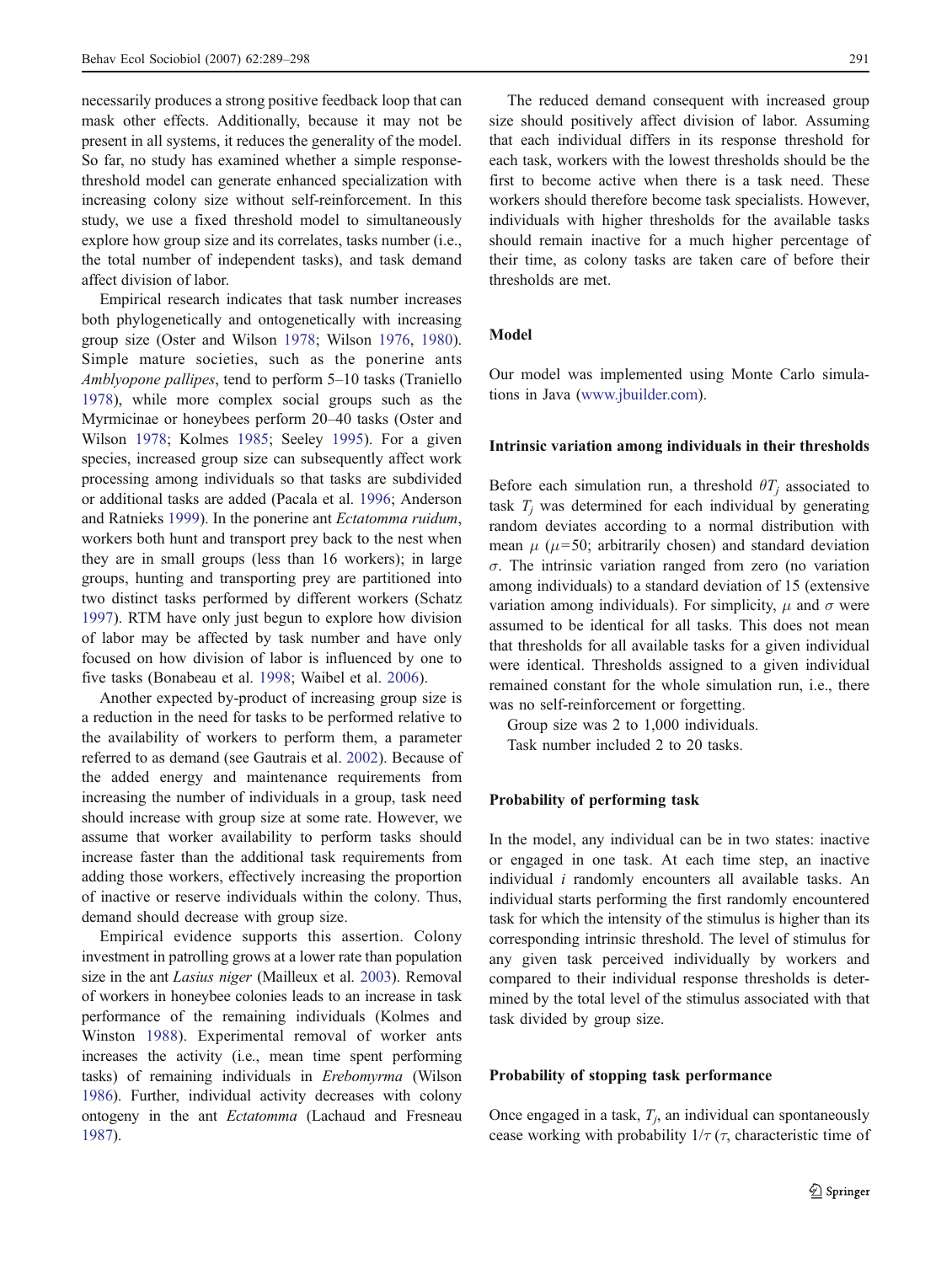task performance:  $\tau = 5$  time steps, arbitrarily chosen). This means that the probability to stop performing a task does not depend upon stimulus intensity and that an individual performs any given task for an average duration of  $\tau$ . The random duration of task performance within the model adequately captures empirical variation in task performance, including excavation in halictine bees (Jeanson et al. [2005](#page-8-0)) and nest building in ants (Franks and Deneubourg [1997\)](#page-8-0).

# Demand

Demand represents the total colony effort required to complete all tasks relative to the available total effort from workers. In a colony with low demand, worker inactivity will be high because the availability of workers to perform tasks is greater than current stimulus levels across all tasks. In a growing colony, we expect that worker number, and thus total potential work available, increases more rapidly than the increased need for work created by adding colony members. Thus, demand should decrease with colony size. For  $\delta$ <1, the stimulus across tasks increases less than the maximal amount of work the colony can perform. For simplicity, demand was identical for all tasks. The demand parameters explored were  $\delta = 0.7$ ,  $\delta = 0.9$ ,  $\delta = 1$ , and  $\delta = 1.1$ .

#### Stimulus intensity

Each time a task  $T_i$  is performed by an individual, the stimulus intensity  $S_i$  is decreased by an amount  $\alpha$  ( $\alpha=3$ , arbitrarily chosen). For each time step, the level of the stimulus  $S_i$  associated to task  $T_i$  is increased by  $\beta_i$ :

$$
\beta_j = \alpha \frac{N}{T} \delta \tag{1}
$$

where  $N$  is the group size (number of individuals),  $T$  the tasks number, and  $\delta$  the demand. The rate of stimulus regeneration is identical for all tasks and does not vary over time.

Each simulation lasted 5,000 time steps. At the beginning of each simulation, the intensity of the stimulus was set to zero. The stimulus intensities associated with each task were updated at the beginning of each time step.

For each time step and each individual, the order of tasks was randomly determined. In total, 100 replicates were performed for each condition tested.

#### Data analysis

We quantified the intensity of division of labor (DOL) with an index developed by Gorelick et al. ([2004\)](#page-8-0) that derives

from Shannon's [\(1948](#page-8-0)) mutual entropy index. The DOL statistic measures the degree to which different individuals within a group specialize on different tasks and the degree to which each individual is a specialist. By definition, inactive workers do not contribute to colony work; instead, inactivity is the null condition that thresholds are not met. Consequently, inactivity was not considered as a task when computing DOL statistics. To calculate DOL, we generated a matrix of task performance, in which each cell contains the frequency with which a specific individual was observed performing a specific task. The matrix was normalized so that the total of all cells added to one. From this matrix, we calculated Shannon's index,  $H<sub>tasks</sub>$  for the distributions of individuals across tasks (see Gorelick et al. [2004](#page-8-0) for detailed methodologies) and mutual entropy for the entire matrix. Mutual entropy divided by the Shannon's index  $H<sub>tasks</sub>$  yields an index that ranges from 0 (no division of labor) to 1. For each condition explored, the DOL statistics were averaged across all simulations runs  $(n=100)$ .

## **Results**

Our model explored how variability of response thresholds  $(\sigma=0, 5, 15)$ , group size (2 to 1,000 individuals), task number (2, 5, 10, and 20 tasks), and demand ( $\delta$ =0.7, 0.9, 1, and 1.1), influenced division of labor. We found a general pattern in which division of labor increased with increasing group size, but only within certain parameter limits.

Consistent with the assumptions of the threshold model, variation in response thresholds was a requirement for division of labor. No division of labor arose when response thresholds did not vary among individuals ( $\sigma$ =0). Division of labor appeared at the lowest tested variance ( $\sigma$ =5), and changing variances above this level did not have a strong effect (Fig. [1\)](#page-4-0).

With variance in thresholds, division of labor became strongly influenced by group size, task number, and demand. The three variables showed an interaction effect. The influence of task number and group size on division of labor changed as demand moved above or below one, the point at which total task need matches total worker availability (see Eq. 1). When need for work exceeded the amount of work that could be performed  $(\delta > 1)$ , division of labor again did not arise (Fig. [1\)](#page-4-0). Under this scenario, stimulus intensities associated with all tasks were above the amount of work the group could perform at each time step. The stimulus intensity of each individual task, therefore, quickly rose above the threshold of any individual so that all workers became equally likely to perform any task at each time step, regardless of thresholds.

Division of labor became more positively affected by group size and task number as demand moved below one.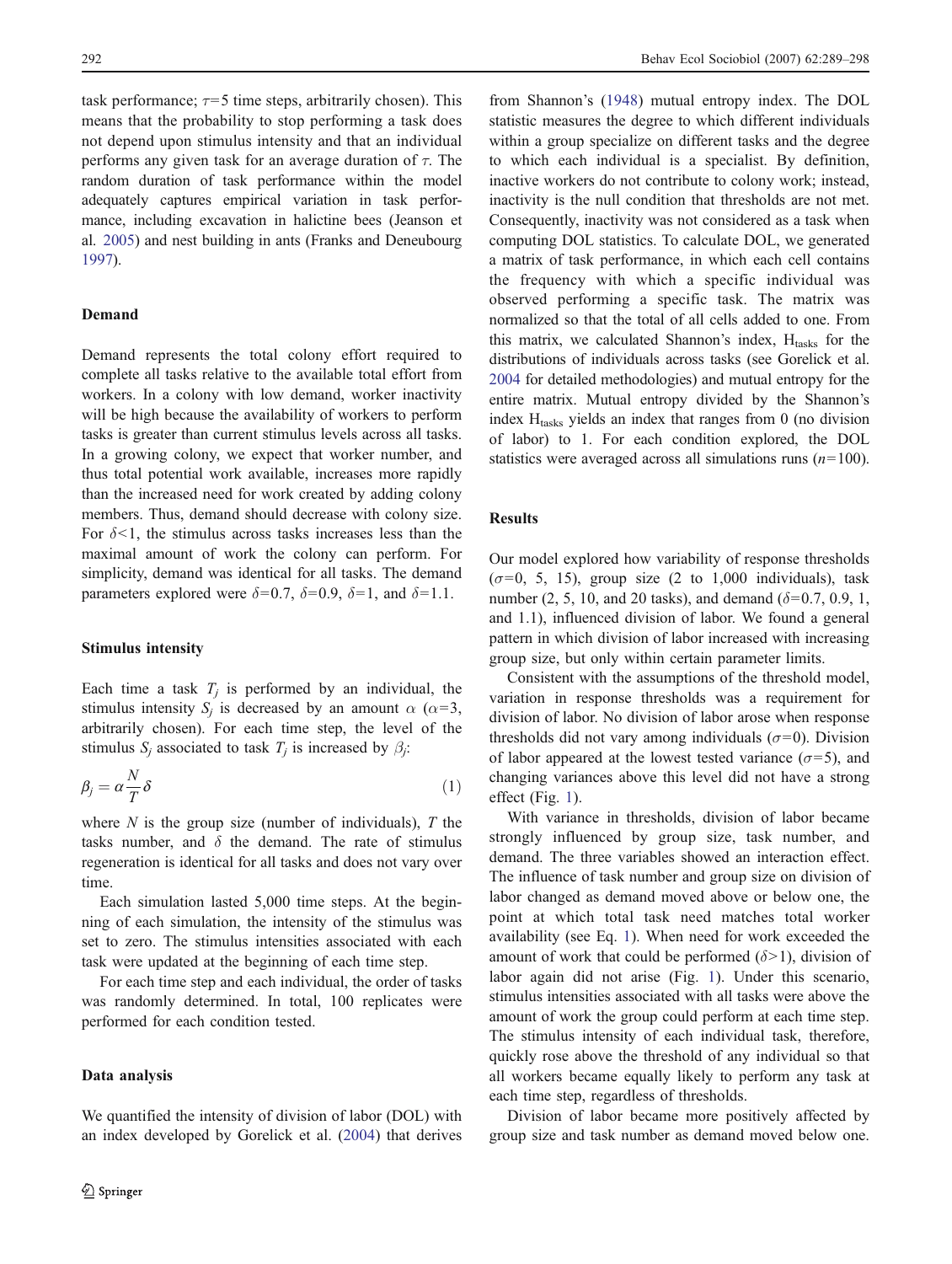<span id="page-4-0"></span>Fig. 1 Influence on division of labor of variance in response thresholds  $(\sigma)$ , task demand  $(\delta)$ , and task number  $(T)$  as a function of group size (N)



The effect of task number on division of labor was generally positive, but the impact of number of tasks on division of labor was dependent on demand. At a demand of one and a low number of tasks (2–5), division of labor actually decreased with increasing group size (see below). However, it increased with group size when 10 or 20 tasks were available (Fig. 1). The importance of a high task number for division of labor became less intense as demand dropped below one ( $\delta$ =0.9, 0.7; Fig. 1); at  $\delta$ <1 division of labor increased with both increasing task number and increasing group size, plateauing between 100 and 1,000 individuals.

The increasing importance of task number as demand increases is consistent with model dynamics. At  $\delta$ =1, tasks are filled only when all individuals are active, which often does not occur because not all individuals encounter tasks with stimulus levels above their thresholds. At this demand level, increasing group size actually negatively affects division of labor because it increases the likelihood that some individuals will have, by chance, high thresholds for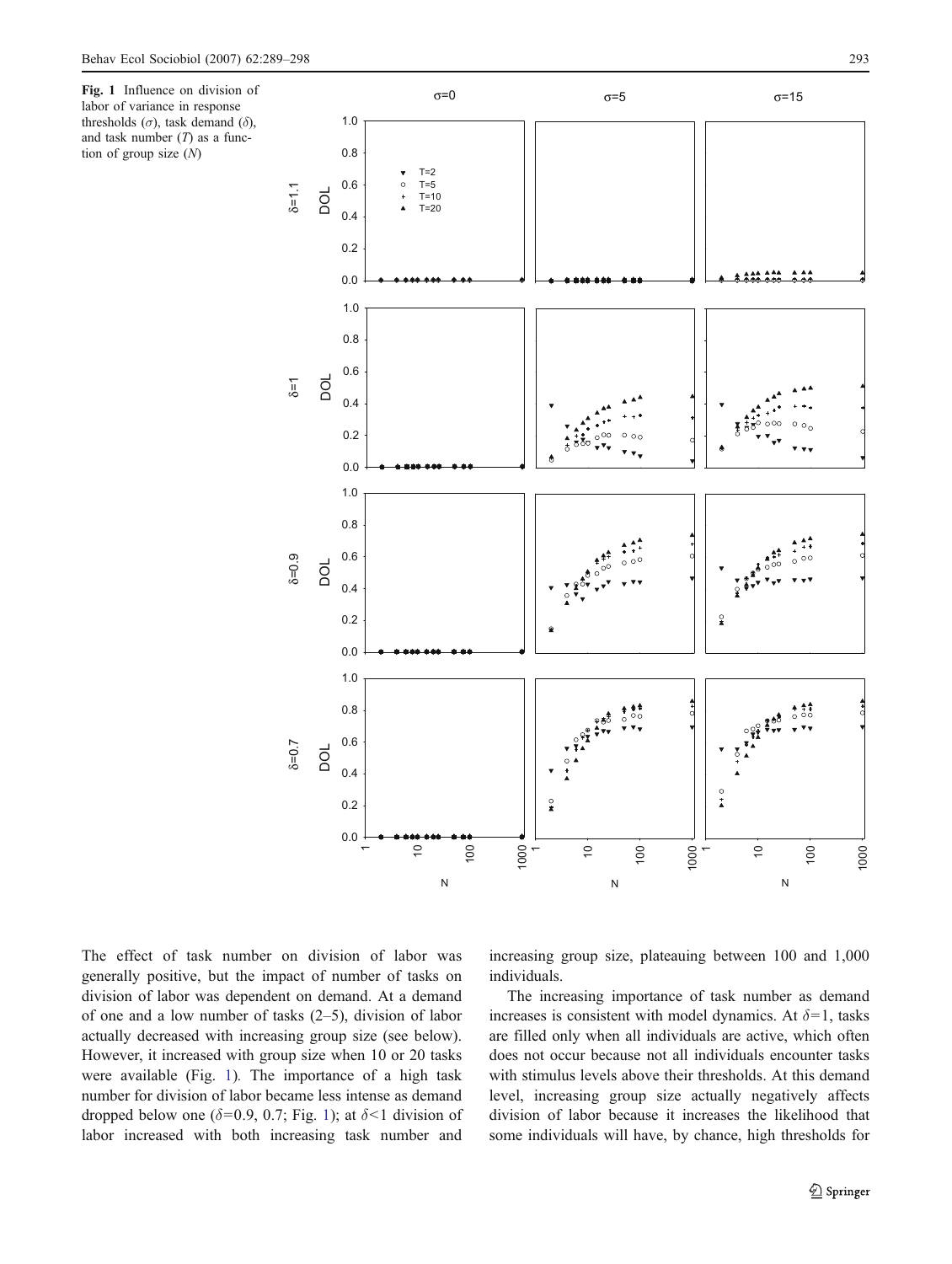Fig. 2 Representative patterns of the stimulus levels over time for 10, 100, and 1,000 individuals with two and five available tasks for a demand of 0.7 and 1. Variance=5. One simulation per condition is indicated



all tasks. They remain inactive over multiple iterations until the stimulus level of some task reaches their internal thresholds. While they are inactive, stimuli for multiple different tasks accumulate and eventually exceed the thresholds of all individuals. As each individual with lower thresholds ends a task bout, they are equally likely to start performing any other task because the stimulus level of all tasks is high. Thus, task specialization is reduced. Increasing task number offsets this effect by distributing individual stimulus levels across a larger number of tasks.

As demand decreases below one, fewer individuals are needed to perform the available tasks. Although individuals with high thresholds for all tasks may remain inactive, their presence is not detrimental to task specialization because all work is completed at each time step and so stimulus levels do not accumulate. Consequently, most individuals switch between inactivity and activity for the tasks for which they have the lowest thresholds. Overall, the interplay between lower demand and inter-individual variability in the response thresholds enhances division of labor.

The magnitude of fluctuations in stimulus levels throughout the course of the simulation is also important to division of labor because high fluctuations in stimulus levels rapidly change the probabilities of individuals choosing a specific task. We found significant effects of group size on fluctuations in stimulus levels (Fig. 2). These fluctuations consistently decreased with increasing group size and with decreasing demand. The decrease in stimulus variance with larger group size partially offsets the negative affect of group size on division of labor seen under some parameter conditions. Increasing group size decreases relative variance in the distribution of thresholds among workers, increasing the likelihood that similar subsets of workers would be distributed across each of the different tasks. This effect is similar to that of increased population sampling decreasing the likelihood of sampling error via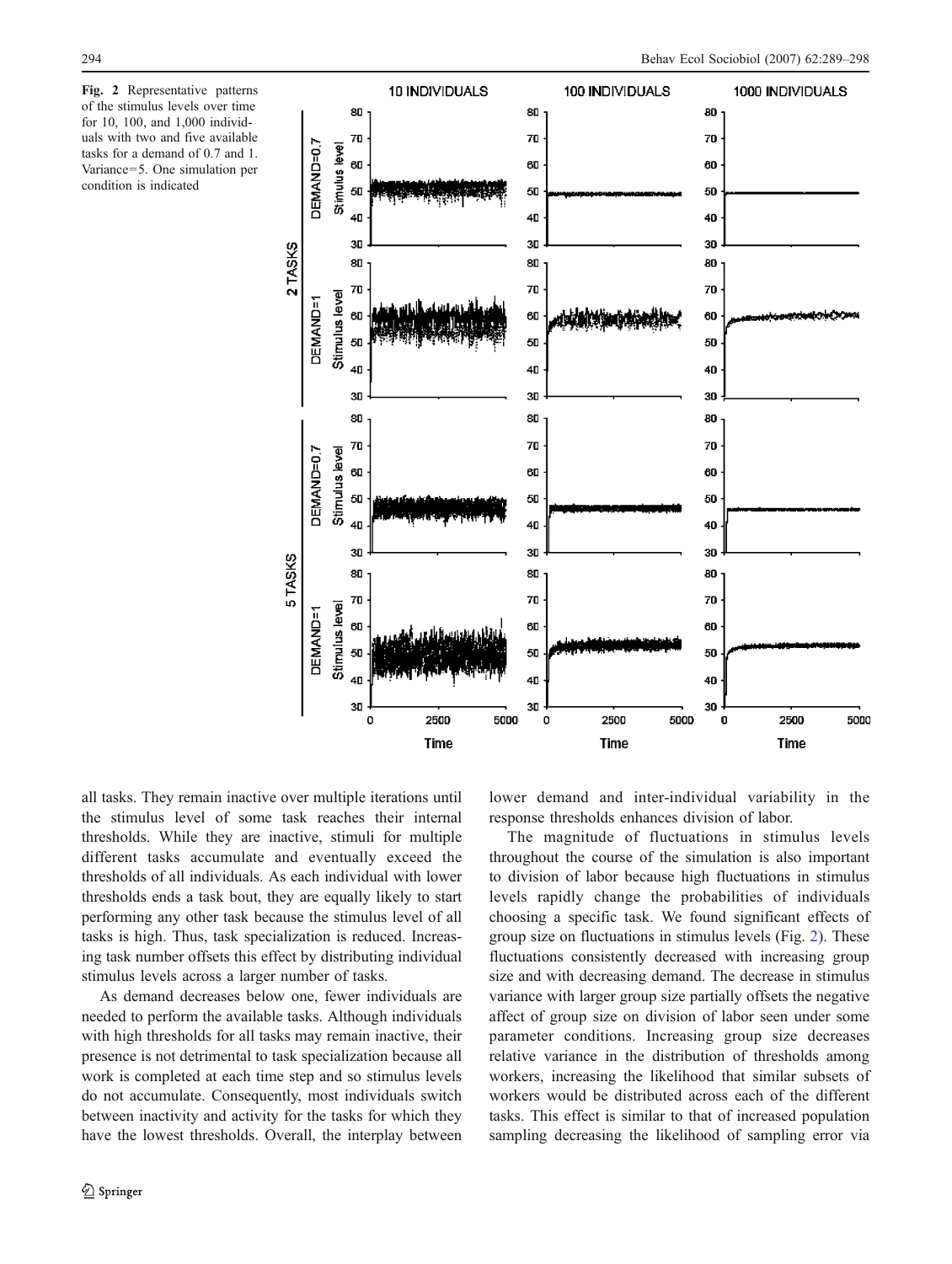<span id="page-6-0"></span>

**Fig. 3** Influence of group size on division of labor. All three effects can account for phylogenetic differences on the intensity of division of labor; both variations in the number of tasks and demand are also involved during colony ontogeny. Plus and minus symbols depict positive and negative influences respectively

random effects. Similar effects contribute to the reduction of queuing delays and improve task partitioning efficiency during foraging in wasps (Anderson and Ratnieks [1999](#page-7-0)).

Overall, our simulation results indicate that positive or negative effects of task number and group size on division of labor are interdependent with level of demand. A demand above one prevents task specialization regardless of group size and task number. For a demand of one, the increase in division of labor with group size is highly dependent on task number, and division of labor can be negatively affected by group size when task number is low. However, this dependence is less important as demand decreases; at demand levels below one, both group size and task number positively affect division of labor.

#### **Discussion**

In this study, we examined how increased group size and its correlates (number of tasks and demand) affected the intensity of division of labor. We assumed that individuals responded to task stimuli when the stimulus exceeded their fixed threshold and that their thresholds did not vary with experience. Given these simple assumptions, we found that division of labor increased with group size under most conditions, but was dependent on parameters that are likely byproducts of increased group size.

Previous theoretical findings revealed that task specialization should increase with group size. These findings not only used similar assumptions to ours but also incorporated selfreinforcement (Gautrais et al. [2002;](#page-8-0) Merkle and Middendorf [2004\)](#page-8-0). Our results suggest that self-reinforcement is not necessary to drive the positive relationship between group size and division of labor, making the threshold model more universally applicable across social systems, as well as other biological systems that show changes in group size and behavioral differentiation.

Our model output supports the assertion that by-products of increasing group size, namely demand and task number, can positively influence division of labor. The increasing number of tasks and reduced demand modeled here likely parallel variations in group size as colonies grow ontogenetically (Fig. 3). However, their relative influence on division of labor may differ depending on colony lifehistory stages. Changes in task number are likely to be strongest during early colony ontogeny, at a stage where group size is lower. As colonies mature, the number of tasks performed within the colony should plateau. Once colonies express the number of tasks typical of mature groups, but continue to grow, reductions in demand should become a stronger influencing force on division of labor. The changes in task number within the model match observational data. The number of available tasks is directly linked to the number of individuals in the group, as need, and opportunity for new tasks arise during colony ontogeny. For example, in fungus-garden ants, the first workers tend to brood. Foraging only begins when the colony has reached a critical size (Fernandez-Marin et al. [2003\)](#page-8-0). Nectar collection in the wasps of the genus Vespula is partitioned in mature colonies but not in young colonies (Jeanne [1991a](#page-8-0)). Comparisons across taxa also suggest enhanced task partitioning with colony size. For instance, the evolution toward larger colonies parallels increased division of labor in swarm-founding wasps (Jeanne [1991b](#page-8-0); O'Donnell [1995\)](#page-8-0). In eusocial halictine bees and bumblebees, colonies of a few dozen individuals do not partition food collection and storage (Anderson and Ratnieks [1999](#page-7-0); Michener [1974\)](#page-8-0). However, in honeybee colonies, foraging and storage involve different workers (Seeley [1995](#page-8-0)).

Our results also reveal that division of labor is negatively associated with demand (the need for work to be completed relative to the number of available workers). This theoretical finding is supported by empirical evidence. In the wasp Ropadilia marginata, behavioral observations indicate that an increase in demand is met by an increase in the number of active workers and eventually; as the need for work increases further, workers increase their task generalization (Naug [2001](#page-8-0)). Work requirements should increase with worker number, as new space and resource requirements are added. However, additional work requirements should not match the increase in potential work output and efficiency from adding individuals. Decreasing demand generates an increase in the proportion of inactive workers. Our model suggests that this promotes division of labor. Changes in the demand associated with completing all tasks could also contribute to the behavioral ontogeny of task specialization. For instance, variations in the demand for hygienic behaviors induced by changing the genotypic composition of honeybee hives—and consequently the number of individuals competent to perform this task—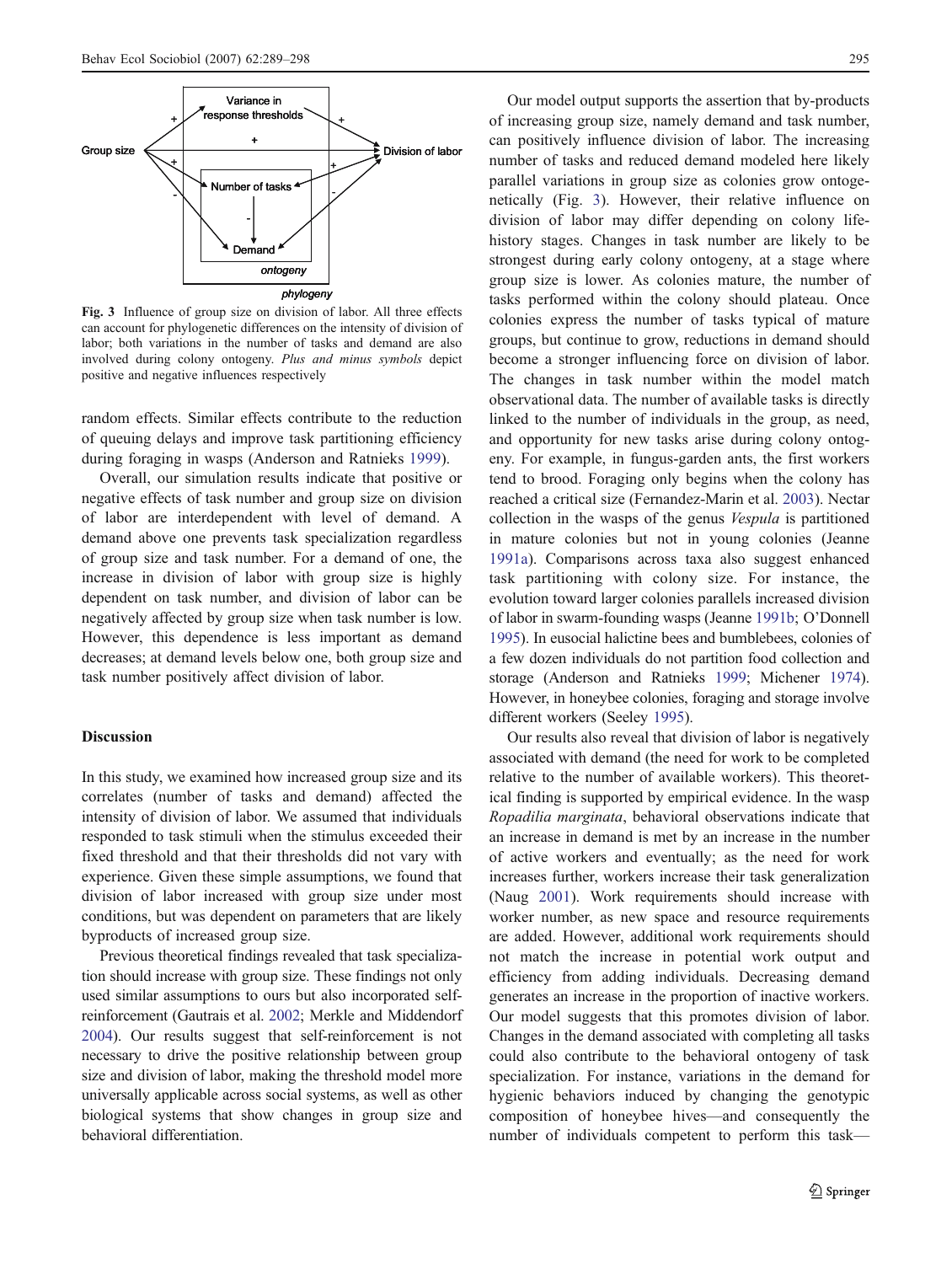<span id="page-7-0"></span>alter the ontogeny and persistence of task specialization (Arathi and Spivak 2001).

Our model makes the testable expectation that the presence of inactive workers is a by-product of decreasing demand with colony size. However, maintaining a pool of inactive workers might be adaptive, insofar as this provides reserve workers to face unexpected fluctuations experienced by colonies (Anderson and McShea 2001). In the context of foraging, inactive workers can be recruited to reduce the delay for load transfer between foragers and receivers. Thus, a pool of inactive workers might act as a buffer to minimize queuing delay experienced by workers and thereby enhance task partitioning efficiency (Anderson 2001; Anderson and Ratnieks 1999; Jeanne [1991b](#page-8-0); O'Donnell [1998\)](#page-8-0). A correlation between individual inactivity and group size can also originate from more efficient worker allocation induced by the parallel treatment of work via task partitioning. In enhancing the overall efficiency in task performance, large group size can favor a reduction in individual work load. Thus, an increase in task number or an increase in task partitioning with group size might reduce demand, in turn promoting task specialization (Fig. [3](#page-6-0)).

Phylogenetic differences in the variance in response thresholds could also account for the increased division of labor with group size reported across taxa (Fig. [3](#page-6-0)). However, the relative significance of colony size in the evolution of specialization is also influenced by the ecological and evolutionary variations between basal and more derived clades (Traniello and Rosengaus [1997](#page-8-0)). Comparative analyses on mating frequency in various ant species reveal a positive relationship between colony size and polyandry (Cole [1983](#page-8-0); Boomsma and Ratnieks 1996; Murakami et al. [2000](#page-8-0); Fjerdingstad and Crozier [2006](#page-8-0)). Although the expression of the underlying diversity in variance of thresholds within a group might depend on colony size, one could also expect that the range of thresholds among workers depends upon the number of queens producing workers (i.e., pleometrosis and polygyny) and/or the number of males the queen(s) mated with (degree of polyandry). Genetic diversity among individuals should promote the expression of different thresholds and enhance division of labor (Robinson and Page [1989](#page-8-0); Bonabeau et al. 1996; Beshers and Fewell 2001; Myerscough and Oldroyd [2004\)](#page-8-0). Across taxa, the interplay between group size and enhanced division of labor may thus benefit from multiple mating of queens (Oldroyd and Fewell [2007](#page-8-0)).

In this study, we focused on behavioral differentiation among workers assuming the existence of a single physical caste, but our conclusions could be extended to species with morphological castes. Workers of different physical castes differ in their response thresholds such as in the dimorphic ant Pheidole pallidula where minors and majors exhibit different thresholds for foraging and defense (Detrain and Pasteels [1991,](#page-8-0) [1992](#page-8-0)). Moreover, the number of physical castes is believed to be positively correlated with group size (Wilson [1980;](#page-9-0) Bonner 1993; Fjerdingstad and Crozier [2006\)](#page-8-0). In increasing the variance in response thresholds among workers, the morphological diversification could thus further contribute to the increased specialization in large colonies.

In conclusion, our model provides insight into possible mechanisms contributing to division of labor. An increase in division of labor could parallel an increase in group size directly via the distribution of thresholds within groups and indirectly via by-products of increased group size (i.e., task number and demand; Fig. [3](#page-6-0)). These indirect effects of increased group size could, therefore, have shaped early social evolution and driven social systems characterized by highly cooperative large groups.

Acknowledgements We wish to thank B. Hölldobler and P. Kukuk for their helpful discussions and insights. We thank four anonymous referees for helpful comments regarding the manuscript. This research was supported by National Science Foundation grant number 0446415 awarded to JHF and SMB. RJ was supported by a post-doctoral grant from the Fyssen Foundation.

### References

- Anderson C (2001) The adaptive value of inactive foragers and the scout-recruit system in honey bee (Apis mellifera) colonies. Behav Ecol 12:111–119
- Anderson C, Ratnieks FLW (1999) Task partitioning in insect societies. I. Effect of colony size on queueing delay and colony ergonomic efficiency. Am Nat 154:521–535
- Anderson C, McShea D (2001) Individual versus social complexity, with particular reference to ant colonies. Biol Rev 76:211–237
- Arathi HS, Spivak M (2001) Influence of colony genotypic composition on the performance of hygienic behaviour in the honeybee, Apis mellifera L. Anim Behav 62:57–66
- Beekman M, Sumpter DJT, Ratnieks FLW (2001) Phase transition between disordered and ordered foraging in Pharaoh's ants. Proc Natl Acad Sci U S A 98:9703–9706
- Bell G, Mooers AO (1997) Size and complexity among multicellular organisms. Biol J Linn Soc 60:345–363
- Beshers SN, Fewell JH (2001) Models of division of labor in social insects. Ann Rev Entomol 46:413–440
- Bonabeau E, Theraulaz G, Deneubourg J-L (1996) Quantitative study of the fixed threshold model for the regulation of division of labour in insect societies. Proc R Soc Lond B 263:1565–1569
- Bonabeau E, Theraulaz G, Deneubourg JL (1998) Fixed response thresholds and the regulation of division of labor in insect societies. Bull Math Biol 60:753–807
- Bonner JT (1993) Dividing the labor in cells and societies. Curr Sci 64:459–466
- Bonner JT (1998) The origins of multicellularity. Integr Biol 1:27–36
- Bonner JT (2004) Perspective: The size-complexity rule. Evolution 58:1883–1890
- Boomsma JJ, Ratnieks FLW (1996) Paternity in eusocial hymenoptera. Philos Trans R Soc Lond B 351:947–975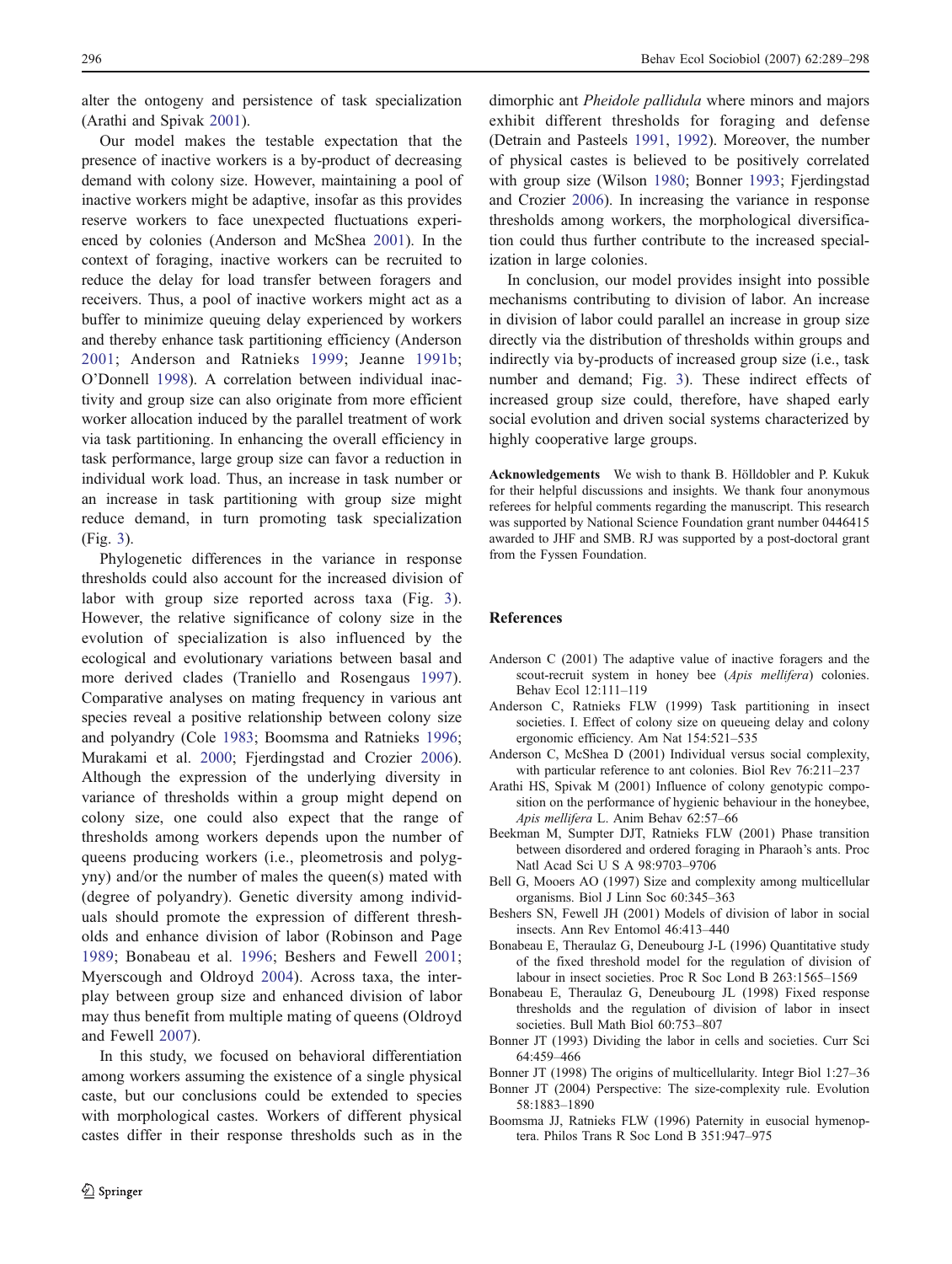<span id="page-8-0"></span>Bourke AFG (1999) Colony size, social complexity and reproductive conflict in social insects. J Evol Biol 12:245–257

- Cole BJ (1983) Multiple mating and the evolution of social behavior in the Hymenoptera. Behav Ecol Sociobiol 12:191–201
- Darchen R (1964) Biologie des Vespa orientalis. Les premiers stades de développement. Insectes Soc 2:141–158
- Detrain C, Pasteels JM (1991) Caste differences in behavioral thresholds as a basis for polyethism during food recruitment in the ant, Pheidole pallidula (Nyl) (Hymenoptera, Myrmicinae). J Ins Behav 4:157–176
- Detrain C, Pasteels JM (1992) Caste polyethism and collective defense in the ant, Pheidole pallidula—the outcome of quantitative differences in recruitment. Behav Ecol Sociobiol 29:405–412
- Fernandez-Marin H, Zimmermann JK, Wcislo WT (2003) Nestfounding in Acromyrmex octospinosus (Hymenoptera, Formicidae, Attini): demography and putative prophylactic behaviors. Insectes Soc 50:304–308
- Fewell JH, Page RE (2000) Colony-level selection effects on individual and colony foraging task performance in honeybees, Apis mellifera L. Behav Ecol Sociobiol 48:173–181
- Fjerdingstad EJ, Crozier RH (2006) The evolution of worker caste diversity in social insects. Am Nat 167:390–400
- Franks NR, Deneubourg J-L (1997) Self-organizing nest construction in ants: individual worker behaviour and the nest's dynamics. Anim Behav 54:779–796
- Gautrais J, Theraulaz G, Deneubourg JL, Anderson C (2002) Emergent polyethism as a consequence of increased colony size in insect societies. J Theor Biol 215:363–373
- Gorelick R, Bertram SM, Killeen PR, Fewell JH (2004) Normalized mutual entropy in biology: quantifying division of labor. Am Nat 164:678–682
- Jeanne RL (1991a) Polyethism. In: Ross KG Matthews RW (eds) The social biology of wasps Cornell University Press Ithaca, New York , pp 389 – 425
- Jeanne RL (1991b) The swarm-founding Polistinae. In: Ross KG, Matthews RW (eds) The social biology of wasps. Cornell University Press, Ithaca, New York, pp 191– 231
- Jeanson R, Kukuk PF, Fewell JH (2005) Emergence of division of labour in halictine bees: contributions of social interactions and behavioural variance. Anim Behav 70:1183–1193
- Jones JC, Myerscough MR, Graham S, Oldroyd BP (2004) Honey bee nest thermoregulation: diversity promotes stability. Science 305:402–404
- Karsai I, Wenzel JW (1998) Productivity, individual-level and colonylevel flexibility, and organization of work as consequences of colony size. Proc Natl Acad Sci U S A 95:8665–8669
- Kolmes SA (1985) A quantitative study of the division of labor among worker honey bees. Z Tierpsychol 68:287–302
- Kolmes SA, Winston ML (1988) Division of labor among worker honey bees in demographically manipulated colonies. Insectes Soc 35:262–270
- Lachaud J-P, Fresneau D (1987) Social regulation in ponerine ants. In: Deneubourg JL, Pasteels J (eds) From individual to collective behavior in social insects, 54. Birkhäuser-Verlag, Basel, pp 197– 217
- Mailleux AC, Deneubourg JL, Detrain C (2003) How does colony growth influence communication in ants? Insectes Soc 50:24–31
- McCarthy MC, Enquist BJ (2005) Organismal size, metabolism and the evolution of complexity in metazoans. Evol Ecol Res 7:681– 696
- Merkle D, Middendorf M (2004) Dynamic polyethism and competition for tasks in threshold reinforcement models of social insects. Adapt Behav 12:251–262
- Meudec M (1979) Le comportement d'émigration chez la fourmi Tapinoma erraticum (Dolichoderinae): un exemple de régulation sociale. Bull Biol Fr Belg 13:321–374
- Michener CD (1974) The social behavior of the bees. A comparative study. Belknap Press of Harvard University Press, Cambridge, MA
- Murakami T, Higashi S, Windsor D (2000) Mating frequency, colony size, polyethism and sex ratio in fungus-growing ants (Attini). Behav Ecol Sociobiol 48:276–284
- Myerscough MR, Oldroyd BP (2004) Simulation models of the role of genetic variability in social task allocation. Insectes Soc 51:146– 152
- Naug D (2001) Ergonomic mechanisms for handling variable amounts of work in colonies of the wasp Ropalidia marginata. Ethology 107:1115–1123
- Naug D, Gadagkar R (1999) Flexible division of labor mediated by social interactions in an insect colony—a simulation model. J Theor Biol 197:123–133
- O'Donnell S (1995) Division of labor in postemergence colonies of the primitively eusocial wasp Polistes instabilis De Saussure (Hymenoptera, Vespidae). Insectes Soc 42:17–29
- O'Donnell S (1998) Dominance and polyethism in the eusocial wasp Mischocyttarus mastigophorus (Hymenoptera: Vespidae). Behav Ecol Sociobiol 43:327–331
- Oldroyd BP, Fewell JH (2007) Genetic diversity promotes homeostasis in insect colonies. Trends Ecol Evol 22:408–413
- Oster GF, Wilson EO (1978) Caste and Ecology in the Social Insects. Princeton University Press, Princeton, New Jersey
- Pacala SW, Gordon DM, Godfray HCJ (1996) Effects of social group size on information transfer and task allocation. Evol Ecol 10:127–165
- Page RE, Mitchell SD (1998) Self-organization and the evolution of division of labor. Apidologie 29:171–190
- Pankiw T, Page RE (2000) Response thresholds to sucrose predict foraging division of labor in honeybees. Behav Ecol Sociobiol 47:265–267
- Plowright RC, Plowright CMS (1988) Elitism in social insects: a positive fed-back model. In: Jeanne RL (ed) Interindividual behavioral variability in social insects. Westview Press, Boulder, CO, pp 419– 431
- Robinson GE, Page RE (1988) Genetic determination of guarding and undertaking in honey-bee colonies. Nature 333:356–358
- Robinson GE, Page RE (1989) Genetic basis for division of labor in an insect society. In: Breed MD, Page RE (eds) The genetics of social evolution. Westview Press, Boulder, CO, pp 61 – 80
- Schatz B (1997) Modalités de recherche et de la récolte alimentaire chez le fourmi Ectatomma ruidum Roger: flexibilités individuelle et collective. PhD Thesis. Université Paul Sabatier, Toulouse, pp 275
- Seeley TD (1995) The wisdom of the hive. Harvard University Press, Cambridge, Massachusetts
- Shannon CE (1948) A mathematical theory of communication. Bell Syst Tech J 27:379–423, 623–656
- Stuart RJ, Page RE (1991) Genetic component to division of labor among workers of a Lepthoracine ant. Naturwissenschaften 78:375–377
- Theraulaz G, Bonabeau E, Deneubourg J-L (1998) Response threshold reinforcement and division of labour in insect societies. Proc R Soc Lond B 265:327–332
- Thomas ML, Elgar MA (2003) Colony size affects division of labour in the ponerine ant Rhytidoponera metallica. Naturwissenschaften 90:88–92
- Traniello JFA (1978) Caste in a primitive ant: absence of age polyethism in Amblyopone. Science 202:770–772
- Traniello JFA, Rosengaus RB (1997) Ecology, evolution and division of labour in social insects. Anim Behav 53:209–213
- Waibel M, Floreano D, Magnenat S, Keller L (2006) Division of labour and colony efficiency in social insects: effects of interactions between genetic architecture, colony kin structure and rate of perturbations. Proc R Soc Lond B 273:1815–1823